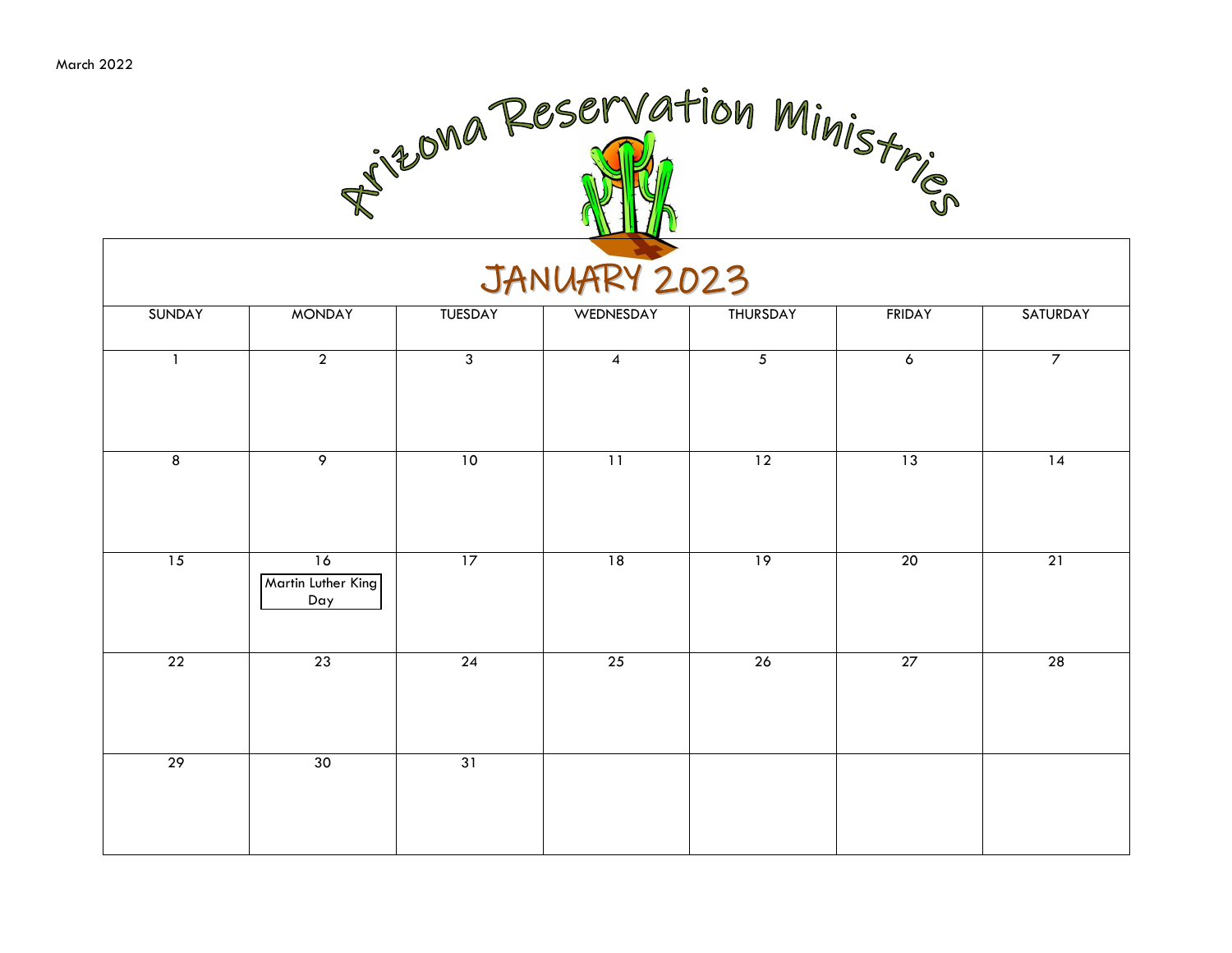| FEBRUARY 2023   |                          |                 |                         |                 |                |                  |  |  |
|-----------------|--------------------------|-----------------|-------------------------|-----------------|----------------|------------------|--|--|
| SUNDAY          | <b>MONDAY</b>            | TUESDAY         | WEDNESDAY               | THURSDAY        | <b>FRIDAY</b>  | SATURDAY         |  |  |
|                 |                          |                 |                         | $\overline{2}$  | $\overline{3}$ | $\boldsymbol{4}$ |  |  |
| $\overline{5}$  | $\overline{6}$           | $\overline{7}$  | $\overline{\mathbf{8}}$ | $\overline{9}$  | 10             | $\overline{11}$  |  |  |
| $\overline{12}$ | 13                       | 14              | $\overline{15}$         | 16              | 17             | 18               |  |  |
| 19              | 20<br>Presidents'<br>Day | $\overline{21}$ | $\overline{22}$         | $\overline{23}$ | 24             | 25               |  |  |
| 26              | 27                       | 28              |                         |                 |                |                  |  |  |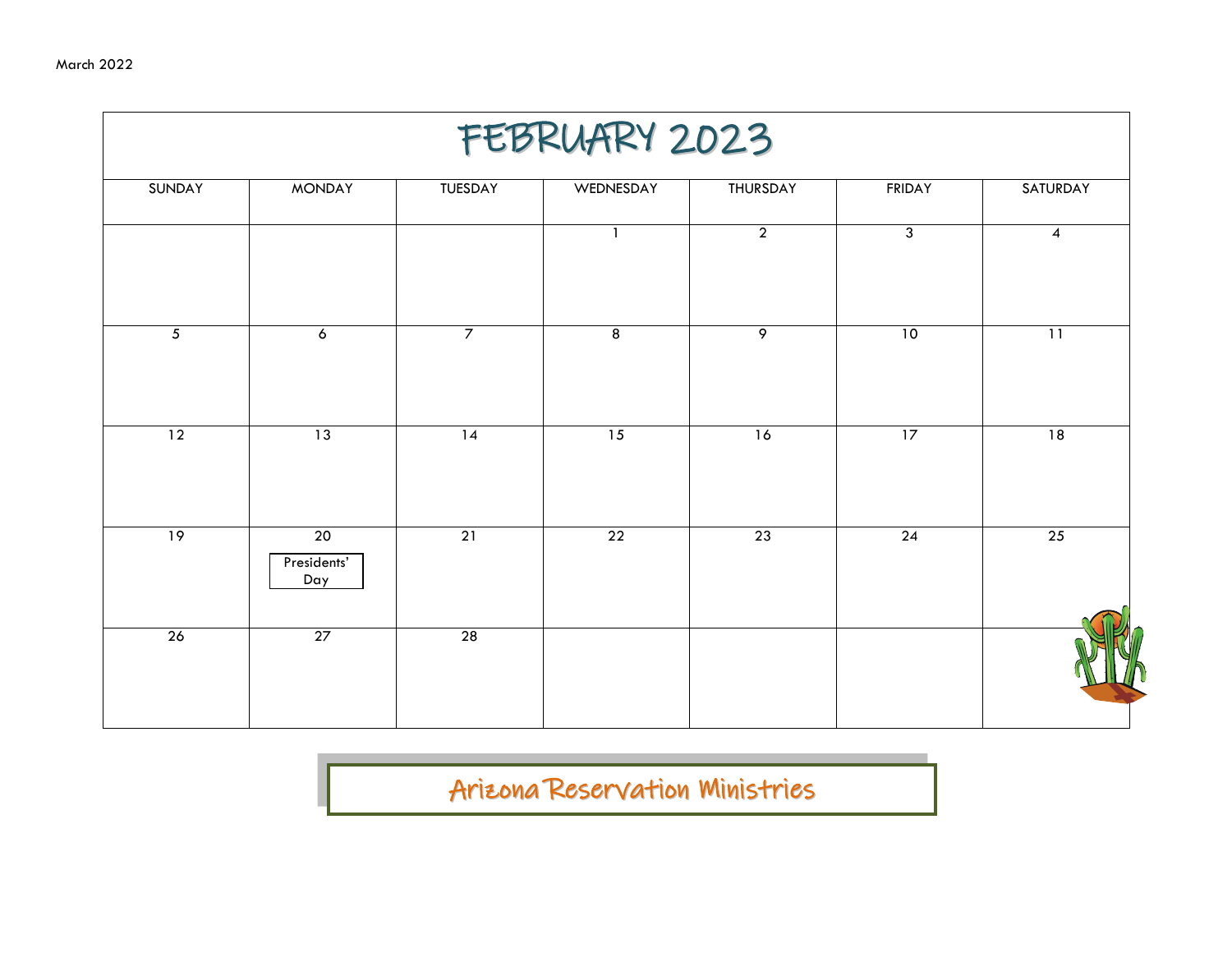| IN | <b>MARCH 2023</b> |  |
|----|-------------------|--|

| SUNDAY         | <b>MONDAY</b>  | TUESDAY        | WEDNESDAY      | THURSDAY        | <b>FRIDAY</b>           | SATURDAY       |
|----------------|----------------|----------------|----------------|-----------------|-------------------------|----------------|
|                |                |                | $\mathbf{1}$   | $\overline{2}$  | $\overline{\mathbf{3}}$ | $\overline{4}$ |
| $\overline{5}$ | $\overline{6}$ | $\overline{7}$ | $\overline{8}$ | $\overline{9}$  | 10                      | 11             |
| 12             | 13             | 14             | 15             | 16              | 17                      | 18             |
| 19             | 20             | 21             | 22             | 23              | 24                      | 25             |
| 26             | 27             | 28             | 29             | 30 <sup>2</sup> |                         |                |
|                |                |                |                |                 |                         |                |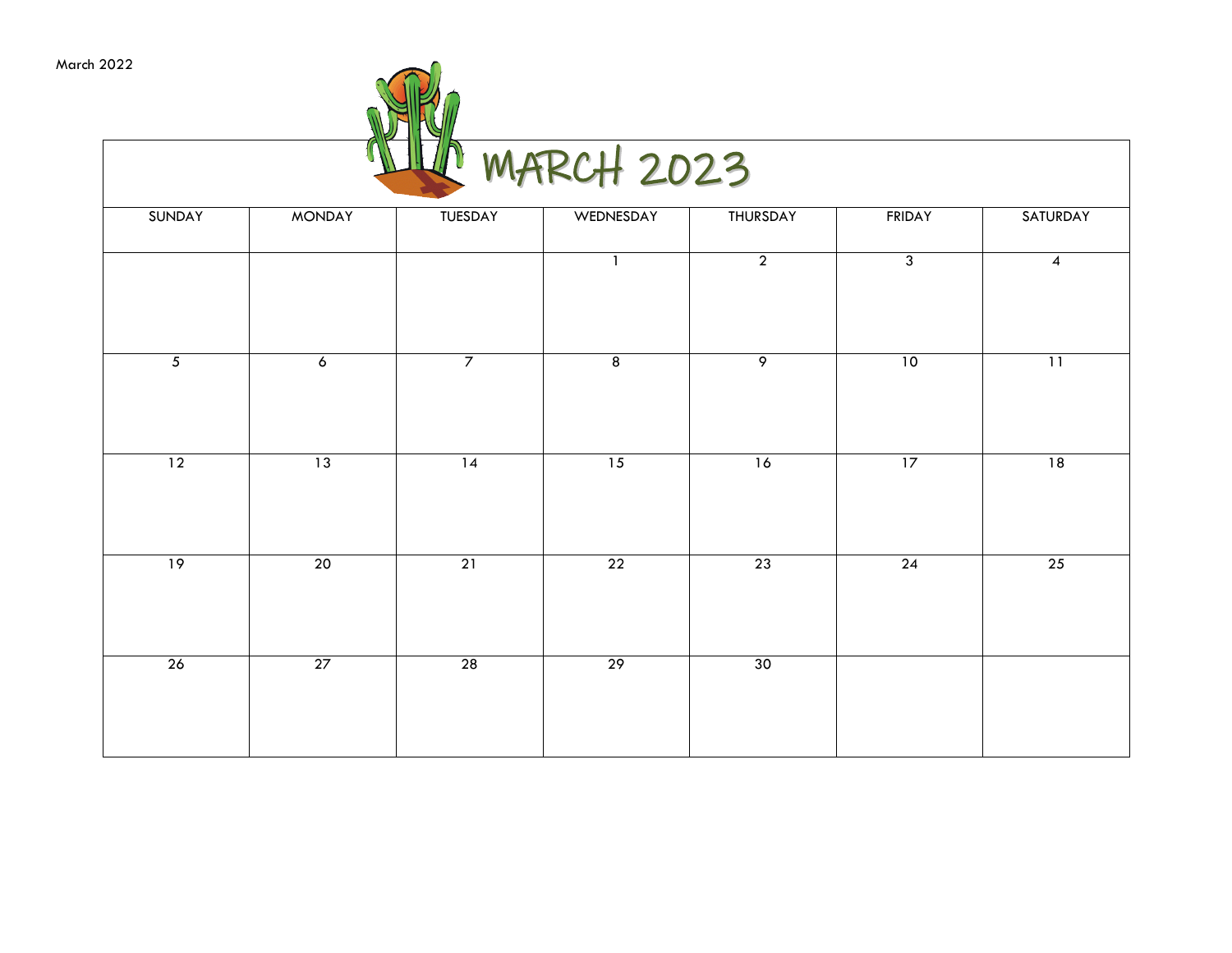March 2022



| SUNDAY                      | <b>MONDAY</b>  | TUESDAY        | WEDNESDAY      | THURSDAY       | FRIDAY          | SATURDAY       |
|-----------------------------|----------------|----------------|----------------|----------------|-----------------|----------------|
|                             |                |                |                |                |                 | $\mathbf{1}$   |
| $\overline{2}$              | $\overline{3}$ | $\overline{4}$ | $\overline{5}$ | $\overline{6}$ | $\overline{7}$  | $\overline{8}$ |
| $\overline{9}$<br>$E$ aster | 10             | 11             | 12             | 13             | $\overline{14}$ | 15             |
| 16                          | 17             | 18             | 19             | 20             | 21              | 22             |
| 23                          | 24             | 25             | 26             | 27             | 28              | 29/30          |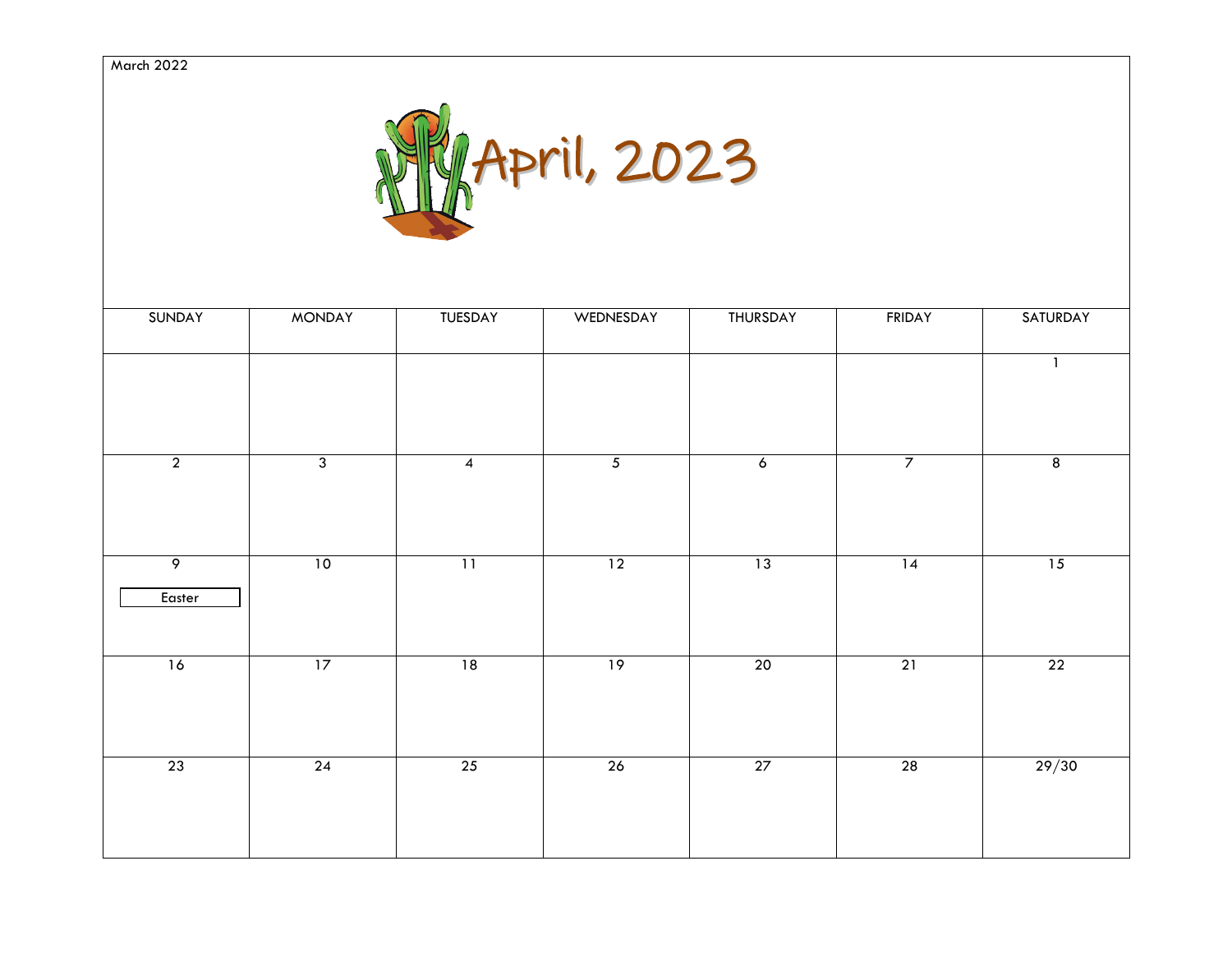March 2022



| SUNDAY          | <b>MONDAY</b>      | TUESDAY        | WEDNESDAY      | THURSDAY        | FRIDAY         | SATURDAY       |
|-----------------|--------------------|----------------|----------------|-----------------|----------------|----------------|
|                 | $\mathbf{1}$       | $\overline{2}$ | $\overline{3}$ | $\overline{4}$  | $\overline{5}$ | $\overline{6}$ |
| $\overline{7}$  | $\overline{\bf 8}$ | $\overline{9}$ | 10             | $\overline{11}$ | 12             | 13             |
| Mother's Day    |                    |                |                |                 |                |                |
| $\overline{14}$ | 15                 | 16             | 17             | 18              | 19             | 20             |
| 21              | 22                 | 23             | 24             | 25              | 26             | 27             |
| 28              | 29<br>Memorial Day | 30             | 31             |                 |                |                |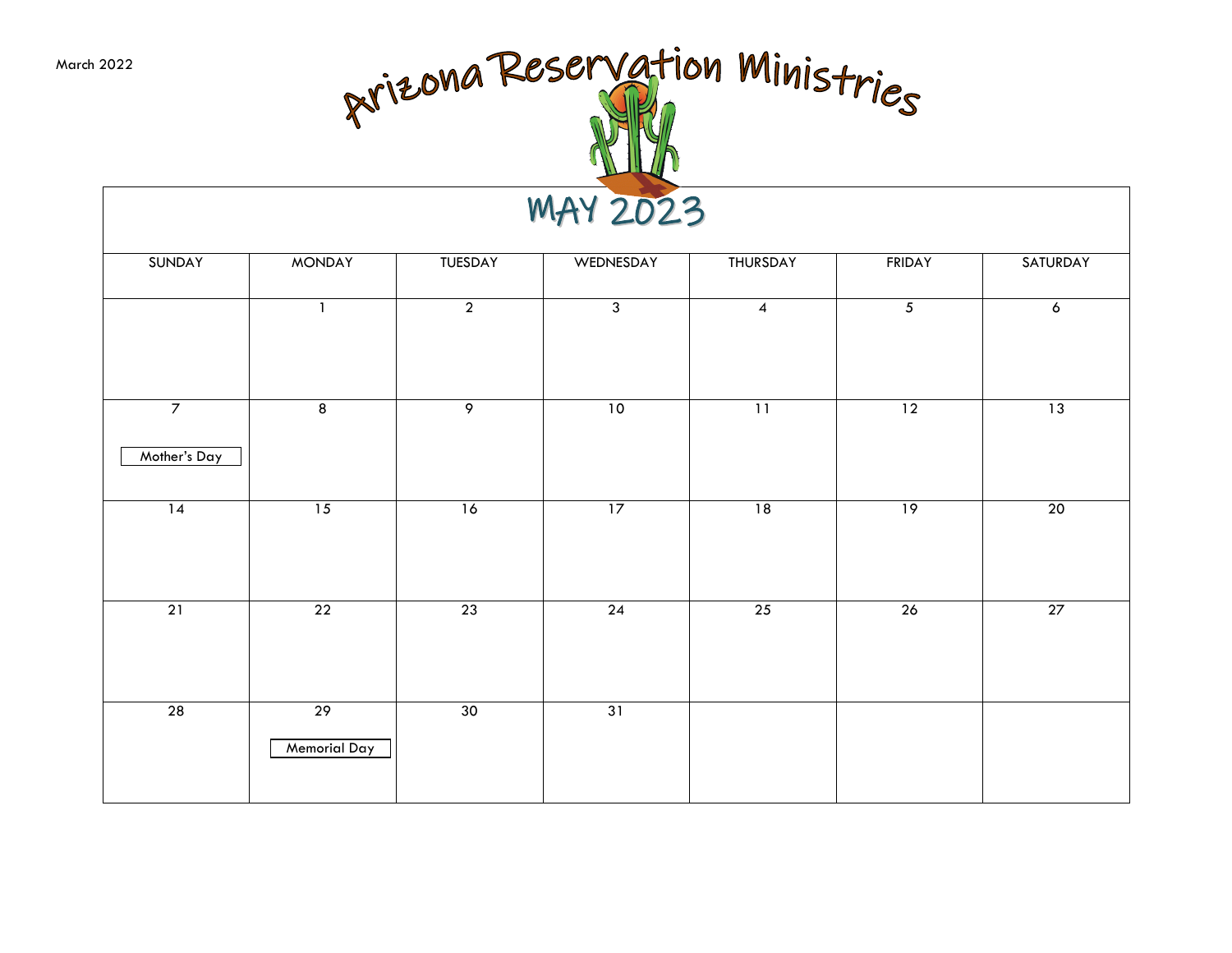|                          | <b>JUNE 2023</b> |                     |                                            |                |                |                 |  |  |  |
|--------------------------|------------------|---------------------|--------------------------------------------|----------------|----------------|-----------------|--|--|--|
| <b>SUNDAY</b>            | <b>MONDAY</b>    | TUESDAY             | WEDNESDAY                                  | THURSDAY       | <b>FRIDAY</b>  | SATURDAY        |  |  |  |
|                          |                  |                     |                                            |                | $\overline{2}$ | $\overline{3}$  |  |  |  |
| $\overline{\mathcal{A}}$ | $\overline{5}$   | $\ddot{\mathbf{6}}$ | $\overline{7}$                             | $\overline{8}$ | $\overline{9}$ | 10              |  |  |  |
|                          |                  |                     | VBS @ American Indian Church; team needed! |                |                |                 |  |  |  |
| $\overline{11}$          | $\overline{12}$  | 13                  | $\overline{14}$                            | 15             | 16             | 17              |  |  |  |
| 18<br>Father's Day       | 19               | 20                  | $\overline{21}$                            | 22             | 23             | $\overline{24}$ |  |  |  |
| 25                       | 26               | 27                  | 28                                         | 29             | 30             |                 |  |  |  |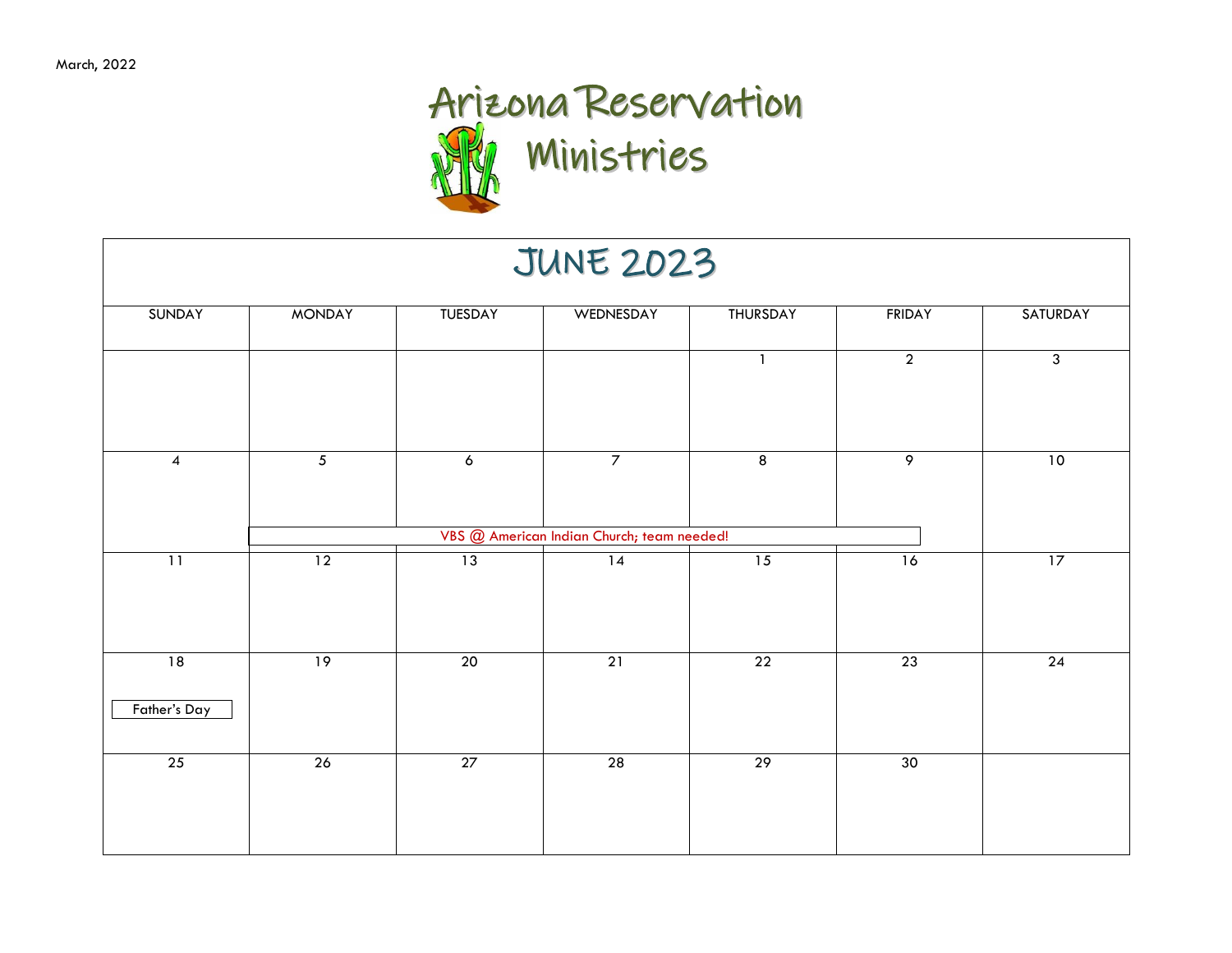

| Sunday          | Monday          | Tuesday                                     | Wednesday                         | Thursday        | Friday          | Saturday                |
|-----------------|-----------------|---------------------------------------------|-----------------------------------|-----------------|-----------------|-------------------------|
| $\overline{2}$  | $\overline{3}$  | $\overline{\mathbf{4}}$<br>Independence Day | $\overline{5}$                    | $\overline{6}$  | $\overline{7}$  | $\overline{\mathbf{8}}$ |
| $\overline{9}$  | $10\,$          | $11$                                        | $\overline{12}$                   | $\overline{13}$ | $\sqrt{14}$     | $15\,$                  |
|                 |                 |                                             | <b>Backpack Distribution Week</b> |                 |                 |                         |
| 16              | 17              | 18                                          | 19                                | 20              | 21              | $\overline{22}$         |
| $\overline{23}$ | $\overline{24}$ | $\overline{25}$                             | 26                                | $\overline{27}$ | $\overline{28}$ | $\overline{29}$         |
| 30              | 31              |                                             |                                   |                 |                 |                         |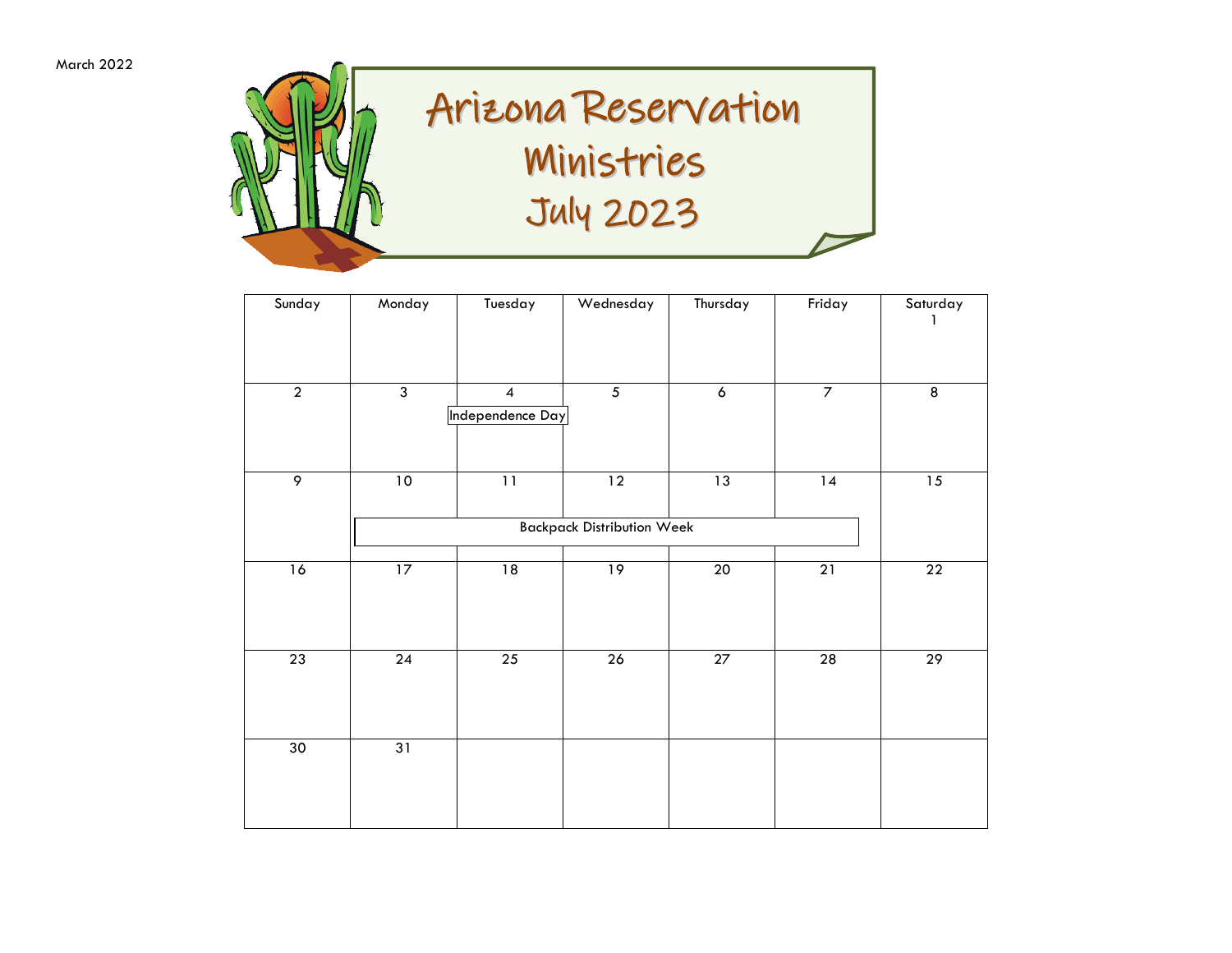| <b>SUNDAY</b>   | <b>MONDAY</b>   | <b>TUESDAY</b>  | WEDNESDAY       | <b>THURSDAY</b>                | <b>FRIDAY</b>   | <b>SATURDAY</b> |
|-----------------|-----------------|-----------------|-----------------|--------------------------------|-----------------|-----------------|
|                 |                 | $\mathbf{1}$    | $\overline{2}$  | $\overline{3}$                 | $\overline{4}$  | 5               |
| 6               | $\overline{7}$  | 8               | $\overline{9}$  | 10                             | $\overline{11}$ | 12              |
| 13              | $\overline{14}$ | 15              | 16              | 17                             | $\overline{18}$ | $\overline{19}$ |
| $\overline{20}$ | $\overline{21}$ | $\overline{22}$ | $\overline{23}$ | $\overline{24}$                | $\overline{25}$ | $\overline{26}$ |
| 27              | 28              | $\overline{29}$ | 30              | 31                             |                 |                 |
|                 |                 |                 |                 | Arizona Reservation Ministries |                 |                 |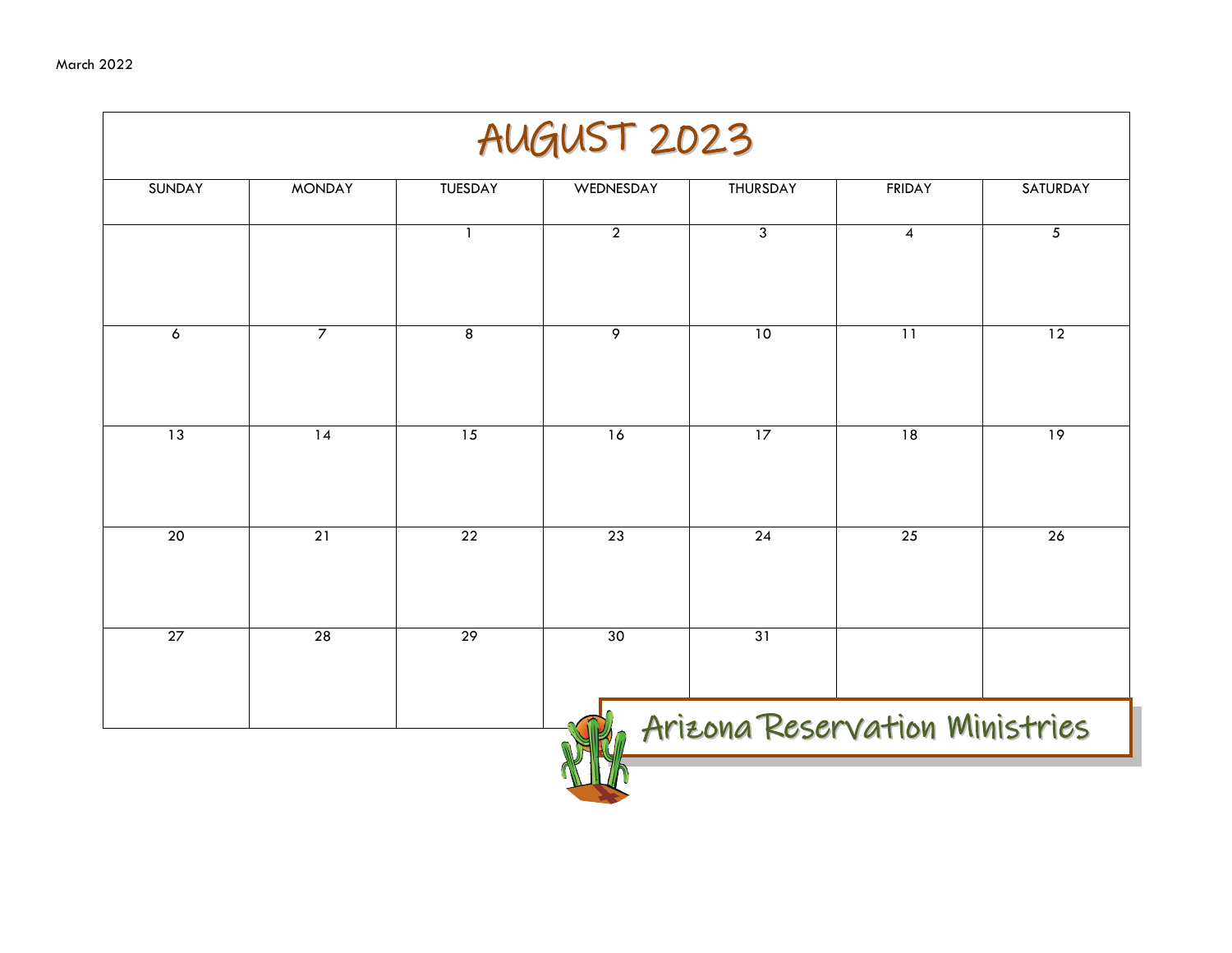#### September, 2023

| <b>MONDAY</b>               | TUESDAY         | WEDNESDAY      | THURSDAY        | <b>FRIDAY</b>  | SATURDAY       |
|-----------------------------|-----------------|----------------|-----------------|----------------|----------------|
|                             |                 |                |                 | $\mathbf{1}$   | $\overline{2}$ |
| $\overline{4}$<br>Labor Day | $\overline{5}$  | $\overline{6}$ | $\overline{7}$  | $\overline{8}$ | $\overline{9}$ |
| 11                          | $\overline{12}$ | 13             | $\overline{14}$ | 15             | 16             |
| 18                          | 19              | 20             | 21              | 22             | 23             |
| 25                          | 26              | 27             | 28              | 29             | 30             |
|                             |                 |                |                 |                |                |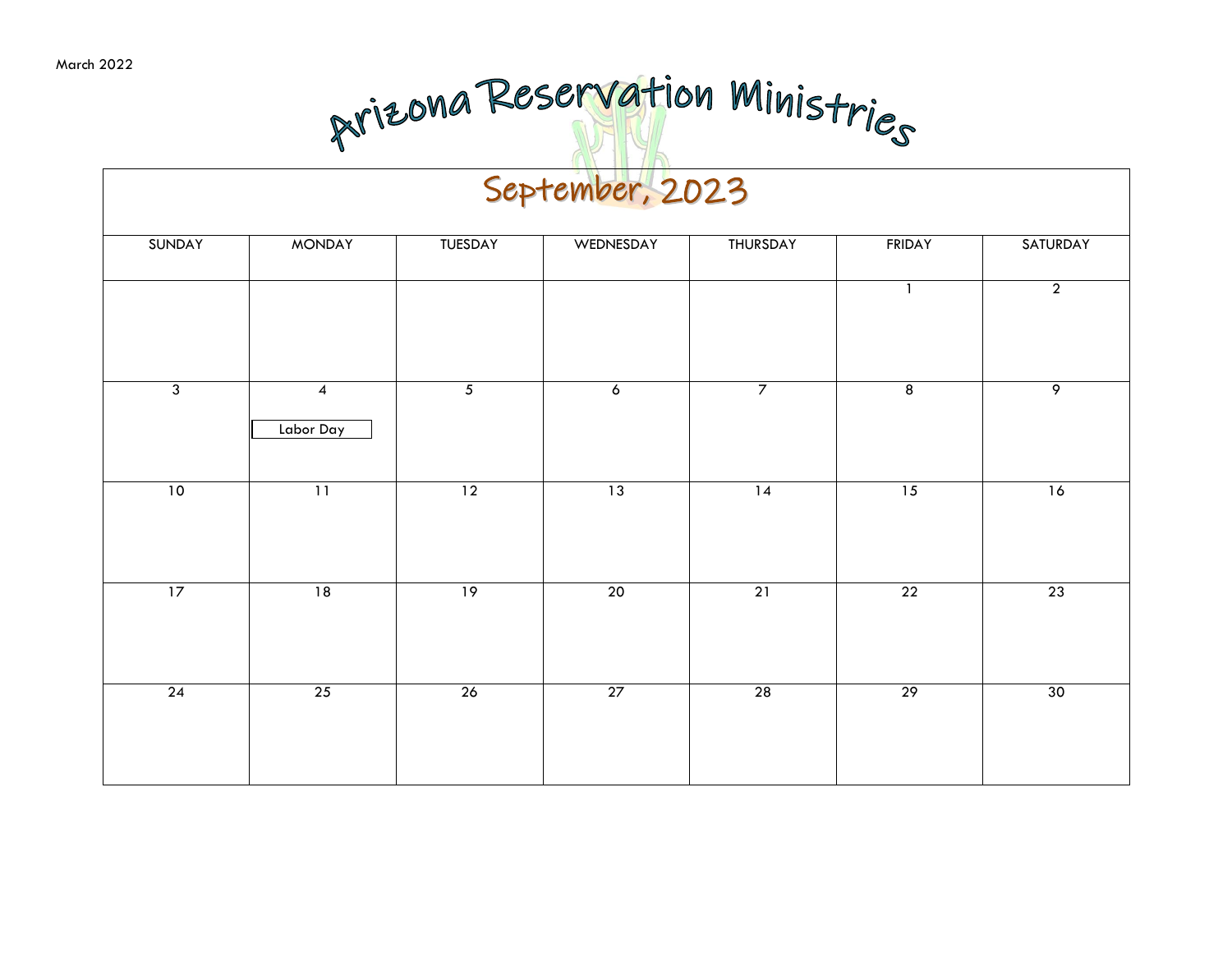

|                 |                           |                 | OCTOBER 2023             |                 |                 |                 |
|-----------------|---------------------------|-----------------|--------------------------|-----------------|-----------------|-----------------|
| SUNDAY          | <b>MONDAY</b>             | TUESDAY         | WEDNESDAY                | THURSDAY        | <b>FRIDAY</b>   | SATURDAY        |
| $\mathbf{1}$    | $\overline{2}$            | $\overline{3}$  | $\overline{\mathcal{A}}$ | $\overline{5}$  | $\overline{6}$  | $\overline{7}$  |
| $\overline{8}$  | $\overline{9}$            | 10              | $\overline{11}$          | $\overline{12}$ | 13              | $\overline{14}$ |
| $\overline{15}$ | 16<br><b>Columbus Day</b> | 17              | 18                       | 19              | $\overline{20}$ | 21              |
| 22              | 23                        | 24              | 25                       | 26              | 27              | $\overline{28}$ |
| 29              | 30                        | 31<br>Halloween |                          |                 |                 |                 |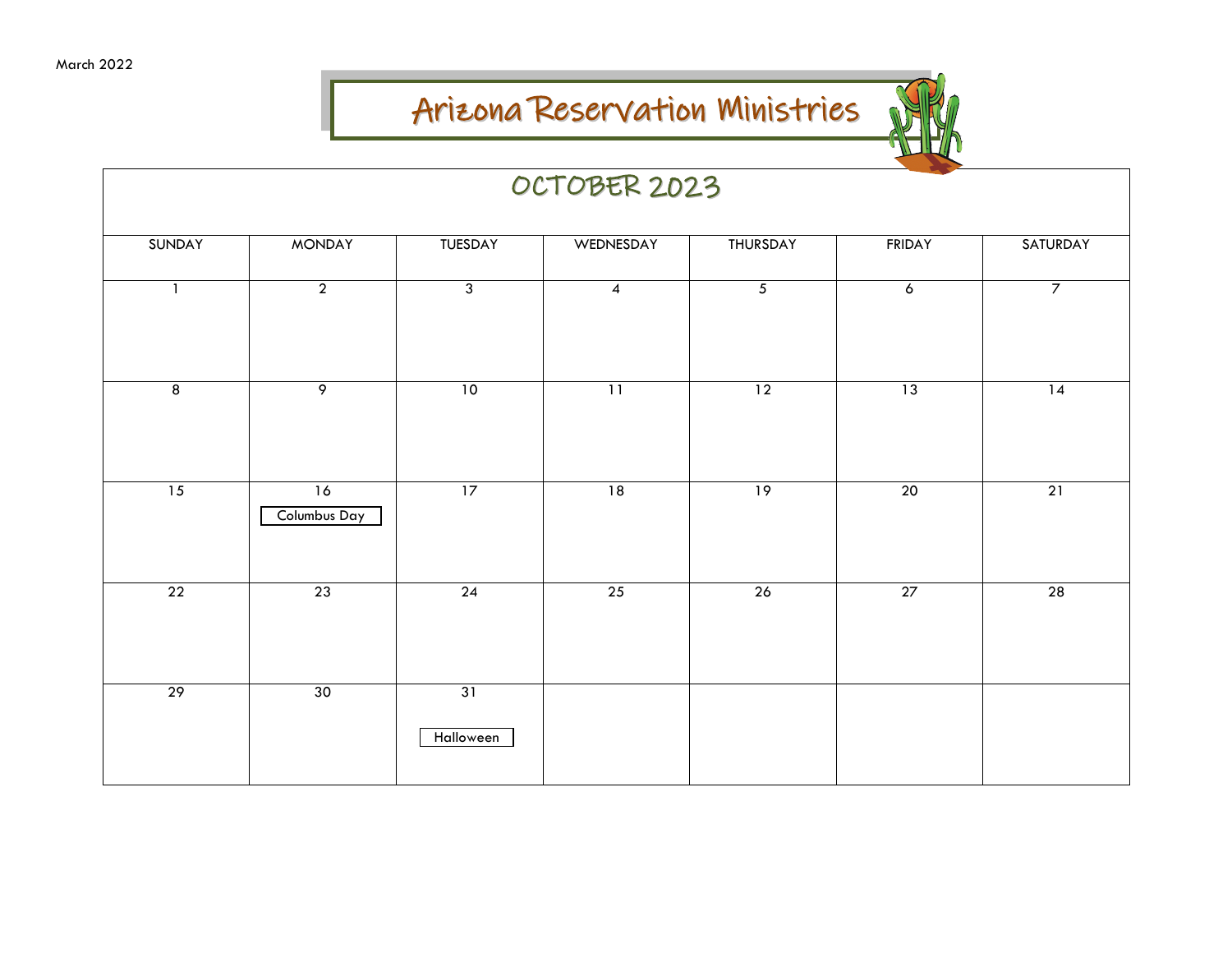|                 |                |                 | NOVEMBER 2023            |                                 |                 |                                 |
|-----------------|----------------|-----------------|--------------------------|---------------------------------|-----------------|---------------------------------|
| <b>SUNDAY</b>   | <b>MONDAY</b>  | TUESDAY         | WEDNESDAY                | THURSDAY                        | FRIDAY          | SATURDAY                        |
|                 |                |                 | $\overline{\phantom{a}}$ | $\overline{2}$                  | $\overline{3}$  | $\pmb{4}$                       |
| $\overline{5}$  | $\overline{6}$ | $\overline{7}$  | $\overline{8}$           | $\overline{9}$                  | 10              | $\overline{11}$<br>Veterans Day |
| $\overline{12}$ | 13             | $\overline{14}$ | 15                       | 16                              | 17              | 18                              |
| 19              | 20             | 21              | 22                       | $\overline{23}$<br>Thanksgiving | $\overline{24}$ | 25                              |
| 26              | 27             | 28              | 29                       | 30                              |                 |                                 |